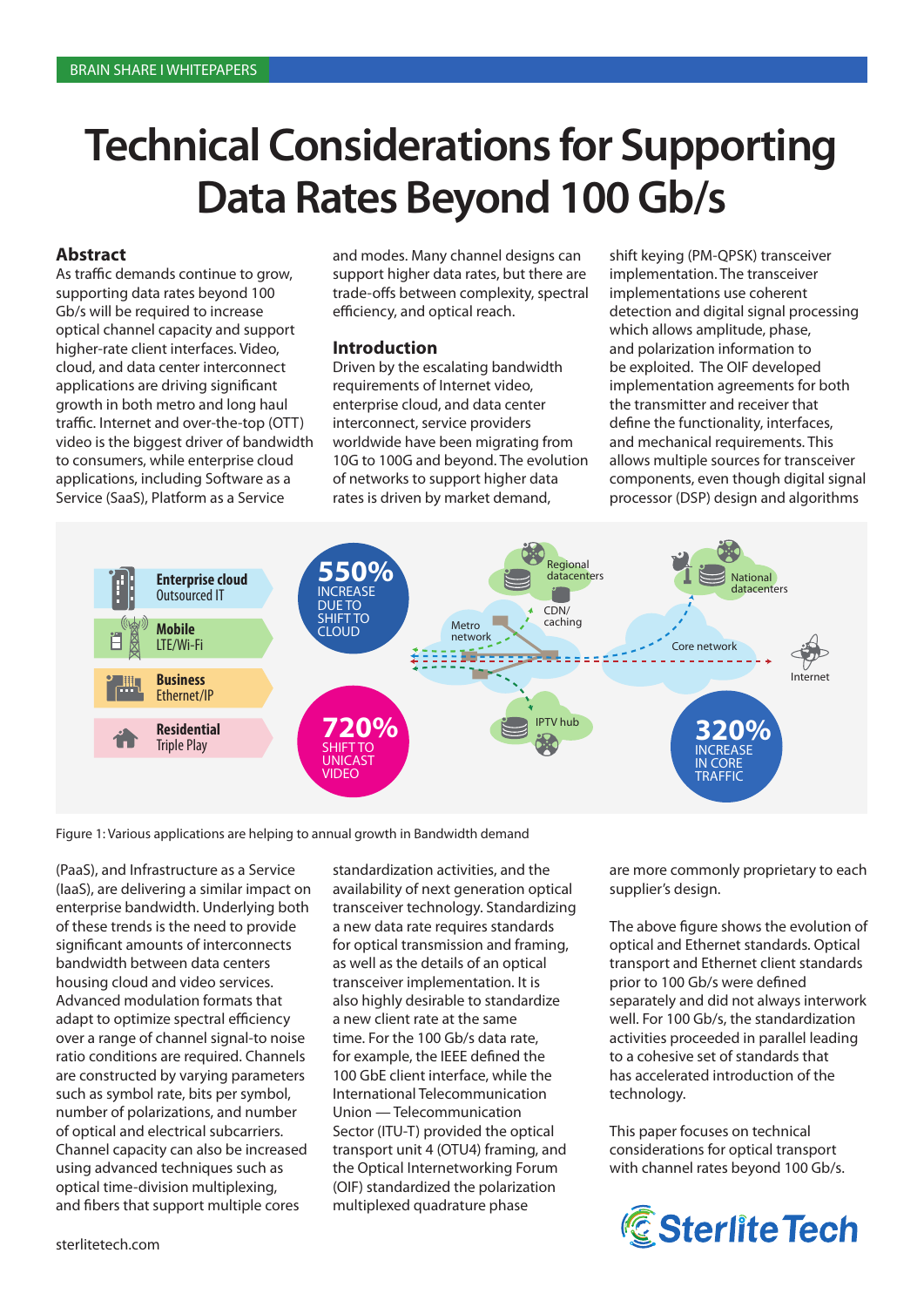

.<br>Figure 2: Data port speed and transport channel capacity evolution and predictions

**The network considerations for rates transmis formation considerations for faces coh. / noncoh.** noncoh. emerging technologies that will further improve network capacity and **Symbol Rate (Gbd)** efficiency are covered. Channel<br>Channel<br>Channel<br>Col

## **Optical Technologies for** supporting channel rates 100 **Gb/s and Beyond** 0.1

200 100 **DWDM Grid (Ghz)** In a traditional optical transmission system, the optical spectrum is divided into a fixed number of channels that<br>carry traffic using center frequencies into a fixed number of channels that and channel spacings as defined by the ITU-T G.694.1. There are many techniques to modulate a signal for

format, called on-off keying (OOK), is used for optical channel designs with y the predominant modulation format not give that the complete the complete channel rates these constants of the complete the constant of the constr<br>e network capacity and maintaining or improving spectral 112 112 56 44 28 28 28 14 efficiency. Traditionally, modulation that will to support higher channel rates while research effort **DRAMESSION, SAY INSPECTED INCREASE** transmission, but these techniques nnels that data rates up to 10 Gb/s. Constellation on MQAM ( emerciney: maantienally, mediation.<br>of an optical signal was accomplished or an optical signal was accomplishe<br>by turning the laser light on and off to represent 1 and 0. This modulation charts that show symbol configurations modulation) an in the complex plane for several modulation approaches are shown in Figure 3.

**PM-PM-**40GbE channel size, and OSNR requirements **QPSK OFDM-QPSK** are at the heart of current 400G de achieved prior to a regeneration node. shorter the optical reach. This tradethe optical distances that can be modulation techniques (OOK) that With the introduction of 100G, the industry shifted from very simple transported a single bit of data, to much more advanced phase modulation techniques (DP-QPSK) capable of encoding and sending multiple bits at once. Along with coherent receivers, these more advanced modulation techniques enable much higher data rates and improved compensation for optical impairments such as chromatic dispersion (CD), polarization mode dispersion (PMD), and optical loss. The trade-off with these advanced modulation techniques is they require higher Optical to Signal Noise Ratios (OSNR). OSNR translates directly into In other words, the more sophisticated and powerful the modulation, the off between modulation technique, research efforts.

## **Modulation Schemes for 100G and Beyond**

n multi-level modulation format based efficiency is currently of high interest x2 100 Gb/s by increase of spectral Transmission of optical signals beyond at research. The major focus is on on MQAM (quadrature-amplitude modulation) and coherent reception applied at single carrier as well as at multi-subcarrier modulations formats. The major target is to maximize their

| <b>Modulation</b><br>format              | <b>OOK</b> | <b>OOK-VSB</b> | <b>DQPSK</b>   | $RZ-$<br><b>DPSK-3ASK</b> | PM-<br><b>DOPSK</b> | OP-FDM-<br><b>RZ-DQPSK</b> | PM-<br><b>QPSK</b>      | PM-<br><b>OFDM-QPSK</b>    |
|------------------------------------------|------------|----------------|----------------|---------------------------|---------------------|----------------------------|-------------------------|----------------------------|
| coh. / noncoh.                           | noncoh.    | noncoh.        | noncoh.        | noncoh.                   | noncoh.             | noncoh.                    | coh.                    | coh.                       |
| <b>Bits/symbol</b>                       |            |                | $\overline{2}$ | 2.5                       | 2x2                 | 2x2                        | 2x2                     | 2x2x2                      |
| <b>Symbol Rate (Gbd)</b>                 | 112        | 112            | 56             | 44                        | 28                  | 28                         | 28                      | 14                         |
| <b>Constellation</b>                     |            |                |                |                           |                     |                            |                         | x2                         |
| <b>DWDM Grid</b><br>(Ghz)                | 200        | 100            | 100            | 50                        | 50                  | 100                        | 50<br>$\mathbf{v}$<br>Λ | 50<br>$\tilde{\mathbf{x}}$ |
| <b>Spectral Efficiency</b><br>(bit/s/Hz) | 0.5        |                |                | $\overline{2}$            | $\overline{2}$      |                            | $\overline{2}$          | $\overline{2}$             |

Figure 3: Main Features of 100G Modulation schemes

sterlitetech.com

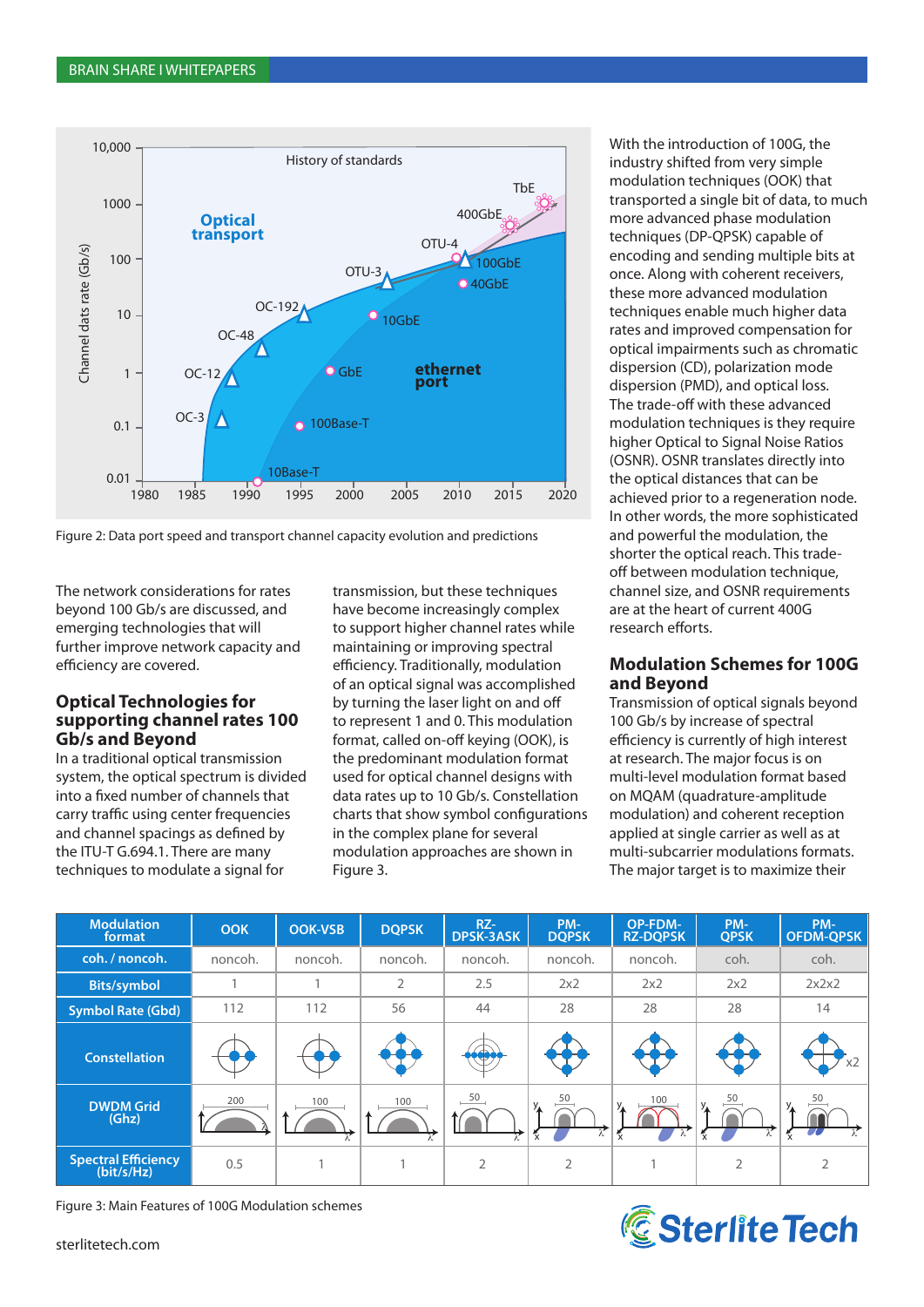**transport**

spectral efficiency. With respect to potential future 400 Gb/s and 1 Tb/s options, the need of a flexible grid has been raised. E |<br>Pino<br>Channel data<br>Channel Channel

To achieve bitrates beyond 100 Gb/s on a single carrier higher level modulation schemes have to be applied. Recently schemes have to be applied: hecemity<br>QAM scheme together with polarization multiplexing is utilized to achieve a channel rate of 200 Gb/s with 16 QAM. In an M-QAM or 2m QAM signal, m bits are transmitted in a single time slot or symbol, where m is an integer value. Adding polarization multiplexing to make PM-2m-QAM format, 2 m bits are transmitted per symbol. A PM-M-QAM signals can be realized in principle by parallel arrangements of PM-QPSK modulators, where the modulators are driven with binary data signals, respectively. For example, two parallel PM-QPSK modulators are required to form a PM-16QAM modulator. A more compact and generic approach more compact and generic approaching modulator, for the generation of all PM-M-QAM modulation formats, where the modulators are driven with electrical λ **(Ghz)** multilevel signals. Various constellations can be applied for PM-QAM modulation<br>format e.g. circular QAM symbol format, e.g. circular QAM symbol constellations or quadratic constellation with different sizes as depicted in Table.

to be 400GbE and/or 1 TbE. A 400GbE optical channel, but the actual data rate **port** of the channel will be higher than 400 years, the IEEE will define higher-rate Ethernet client interfaces that are likely and forward error correction (FEC) transport existing client data streams, This multiplexing can be accomplished structure is pret standardized. It is also possible to map operation since there are no restric **b DEPS WERE SUITED KITCH IS A SK, DUT CONTAINERS**<br>greater than 100Gb/s have not yet been well suited to this task, but containers client could be mapped into a 400 Gb/s Gb/s since channel mapping overhead must be included. The high-rate optical channel, however, can also be used to such as 10 GbE, 40 GbE, and 100GbE. electronically by mapping the clients to containers that are then combined to form the channel. OTN switching and aggregation per the G.709 hierarchy is the clients directly to subcarriers.

OTU-4

100GbE<br>100GbE 100GbE 100GbE 100GbE 100GbE 100GbE 100GbE 100GbE 100GbE 100GbE 100GbE 100GbE 100GbE 100GbE 100GbE 100G<br>100GbE 100GbE 100GbE 100GbE 100GbE 100GbE 100GbE 100GbE 100GbE 100GbE 100GbE 100GbE 100GbE 100GbE 100GbE

requirements of these optical channels. Gb/s adds additional considerations to be spa required even though reconfigurable optical The ROADM is divided into two be routed can be eliminated, thus add/drop multiplexers **(ROADMs)** are an established technology for optical transport networks, introducing optical channels with rates higher than 100 due to the variable bandwidth The ROADM is divided into two sections: one for the express paths and the other to support channel add/drop. To support super-channels,

 $1.12$   $1.12$   $1.12$   $1.12$   $1.12$   $1.12$   $1.12$   $1.12$   $1.12$   $1.12$   $1.12$   $1.12$   $1.12$   $1.12$   $1.12$   $1.12$   $1.12$   $1.12$   $1.12$   $1.12$   $1.12$   $1.12$   $1.12$   $1.12$   $1.12$   $1.12$   $1.12$   $1.12$   $1.12$   $1.12$   $1.12$   $1.1$ any degree of the ROADM. Adding the contentionless function simplifies In the add/drop structure, channels originating or terminating at the node are switched from the network through the add/drop structure to the optical transceiver. Since each add/ drop port can support one or more optical subcarriers, a super channel can use either a single port or span across several ports. To support superchannels with variable bandwidth a ROADM with a colorless, directionless, and contentionless (CDC) add/drop structure is preferred. A colorless and directionless add/drop structure allows any add/drop port to support a superchannel with configurable wavelength range that can then be switched to operation since there are no restrictions on port assignments in the add/drop structure.

> to be spaced closely together since the  $\overline{\mathbf{r}}$  for single carriers that are individually on the same lightpath with the same The optical subcarriers belonging to a super channel are required to travel endpoints. This allows the subcarriers typical WSS filter guard band required enhancing spectral efficiency. Note that packing the optical subcarriers tightly to form a super-channel may



Figure 4: Comparison of modulation techniques for 100G and beyond

#### **Networking Considerations for Supporting Channel Rates Beyond 100 Gb/s**

One reason to develop optical channels with capacities beyond 100 Gb/s is to accommodate traffic flows from switches or routers. Over the next few

both the express path and the add/ drop structure must support flexible bandwidth assignment. In the express path, channels from network directions that bypass the node are switched using a wavelength-selective switch (WSS) to the desired network direction.

not allow the center frequency of the subcarrier to be locked to the traditional ITU-T grid. In principle, the channel bandwidth should be selected to maximize spectral

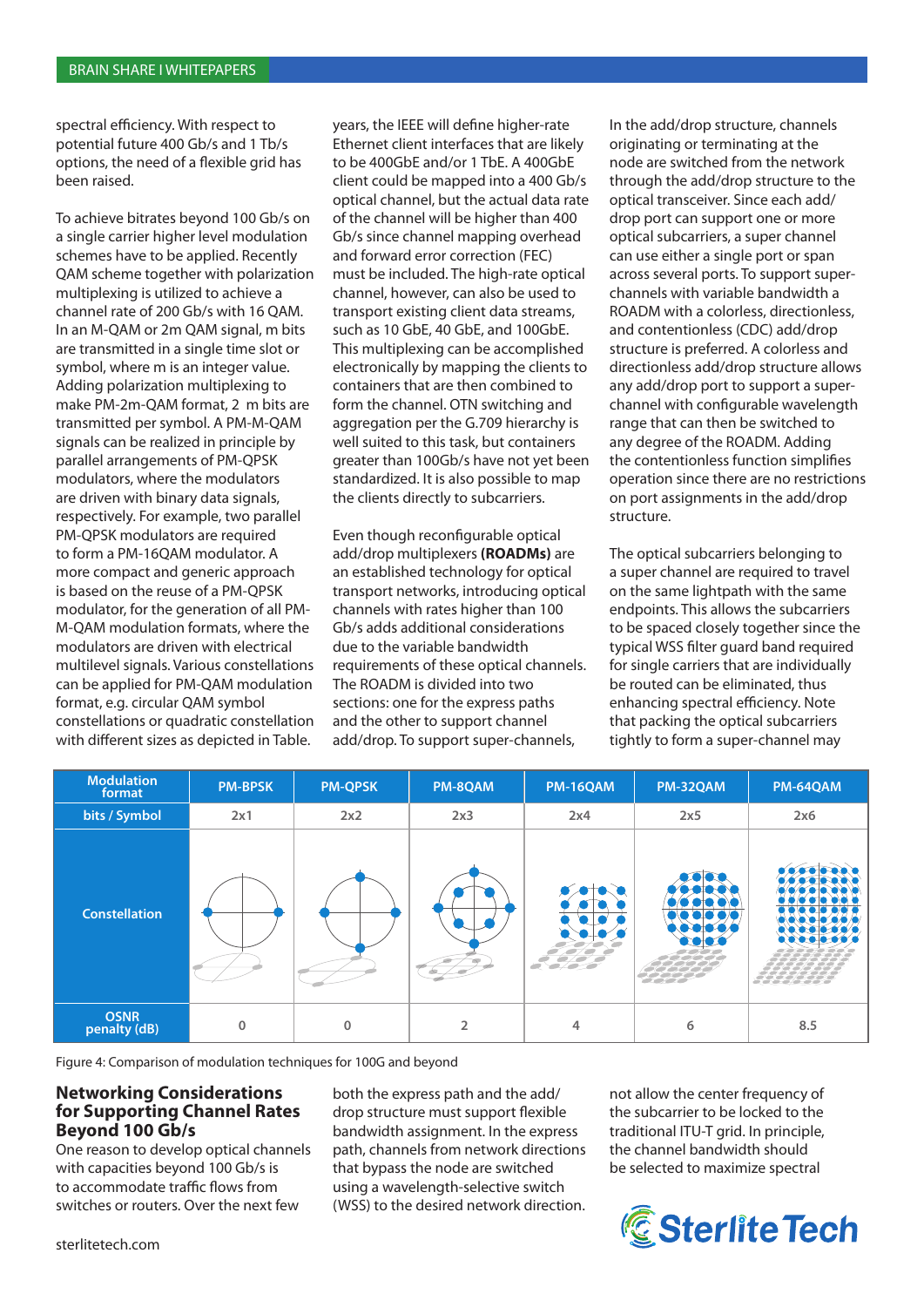efficiency. However, in practice, there are restrictions such as the bandwidth granularity of the WSS, the frequency stability of the laser, the optical subcarrier spacing, and the WSS filter guard band requirements (determined by the worst case cascade of WSSs) that establish the actual bandwidth. At the receiver, coherent frequency selection can be used to minimize optical filtering requirements. We should note that the ITU has reached agreement on a center frequency granularity of 6.25 GHz and full slot widths as a multiple of 12.5 GHz. Furthermore, any combination of frequency slots is allowed as long as no two slots overlap. The frequency stability for both lasers and flexible grid WSS devices are within 1 GHz, but a channel with a 50 GHz minimum spacing that supports 25 GHz or 12.5 GHz bandwidth increments is practical today. In the near future a 37.5 GHz minimum bandwidth should be supportable, as WSSs with higher resolution become available. The ratio between carrier spacing and symbol rate can be varied to optimize spectral efficiency and channel reach requirements.

To improve fiber capacity, software configurable transceivers can optimize channel performance. The transmitter and receiver can select the channel modulation format to optimize the channel transmission rate and spectral efficiency. OSNR degradation is normally proportional to the transmission distance. Higher order modulation requires higher OSNR at the receiver to recover the signal, and is also more sensitive to nonlinear effects and crosstalk at ROADM locations. Therefore, in principle, longer transmission distances tend to use lower order modulation, while higher order modulation can be used for shorter transmission distances. The software configurable transceiver simplifies deployment by using the same hardware configuration to meet various reach and spectral efficiency requirements.

#### **Emerging Technologies**

New technologies are being developed to further improve the performance of high-rate optical channels. Digital signal processing with coherent detection has been used to compensate for linear impairments in fiber, such as chromatic dispersion and polarization mode dispersion, but signal processing can also be applied to improve nonlinear impairments. Fiber nonlinearity is a phenomenon that is dependent on local optical intensity and is therefore not easily compensated with traditional linear approaches.

To improve transmission performance for high-speed channels that use phase modulated signals, optical regeneration can be considered as an approach to replace power hungry and expensive optical-to-electrical-tooptical (OEO) regeneration. Practical all-optical regeneration has been a huge challenge; however, phase sensitive amplification (PSA) is a potential approach. Traditional optical amplifiers, such as Erbium doped fiber amplifiers (EDFAs), are phase insensitive. When a phase modulated signal enters the amplifier, both the inphase component and the quadrature component will experience the same amount of amplification. In a phase sensitive amplifier, which is based on a parametric amplification process, the gain depends on the phase relationship between the signal and the pumps. The amplification can be tuned to favor signal phase rather than noise phase by adjusting the pumps. Therefore, a phase modulated signal can be regenerated by amplifying the signal and not the phase noise in a phase sensitive amplification process.

As channel rates have increased, optical component integration and power consumption have become significant concerns. Photonic integrated circuits (PICs) can provide improved optical component integration, reduced power consumption, and enhanced reliability, while reducing overall equipment cost. The current generation of equipment is primarily built using discrete optical components. The goal of a PIC is to integrate the functions provided by the individual components into a photonic circuit thus reducing the number of interconnections and power consumption. The challenge in implementing PIC technology,

however, is that active and passive components are typically built using different materials. Silicon is the best material for passive waveguide related functions, such as couplers, splitters, and wavelength multiplexers, while III-V materials (e.g., gallium arsenide or indium phosphide) are best for active component related functions such as lasers, modulators, and receivers. The research and development for PIC technology has focused on the best approach to seamlessly integrate the passive and active functions into a single design.

#### **Conclusion**

Selecting the preferred set of channel parameters is a complex tradeoff between symbol rate, spectral efficiency, optical reach, design complexity, and the availability of technology. Supporting bit rates beyond 100 Gb/s can be achieved by extending the technologies of today's PM-QPSK transceivers. Moving to higher symbol rates has traditionally been the approach to increase the bit rate, but limitations in electrical and optical components have made this increasingly difficult. Today's 100 Gb/s transceivers support symbol rates of 28–32 Gbaud, and the maximum symbol rate is only improving slowly. In the near term increasing the bits per symbol and/or using more optical carriers is the best approach to supporting rates beyond 100 Gb/s. More sophisticated transmitters that include digital signal processing and digital-to-analog converters will support higher order modulation and filtering of optical carriers to limit bandwidth.

The channel rate can be doubled by either implementing 16-QAM or using two optical subcarriers, but each approach has different trade-offs.

Moving to 16-QAM is more spectrally efficient and only requires a single transceiver, but there is a significant reach penalty. Creating a super channel with two optical carriers doubles the implementation cost and provides a smaller improvement in spectral